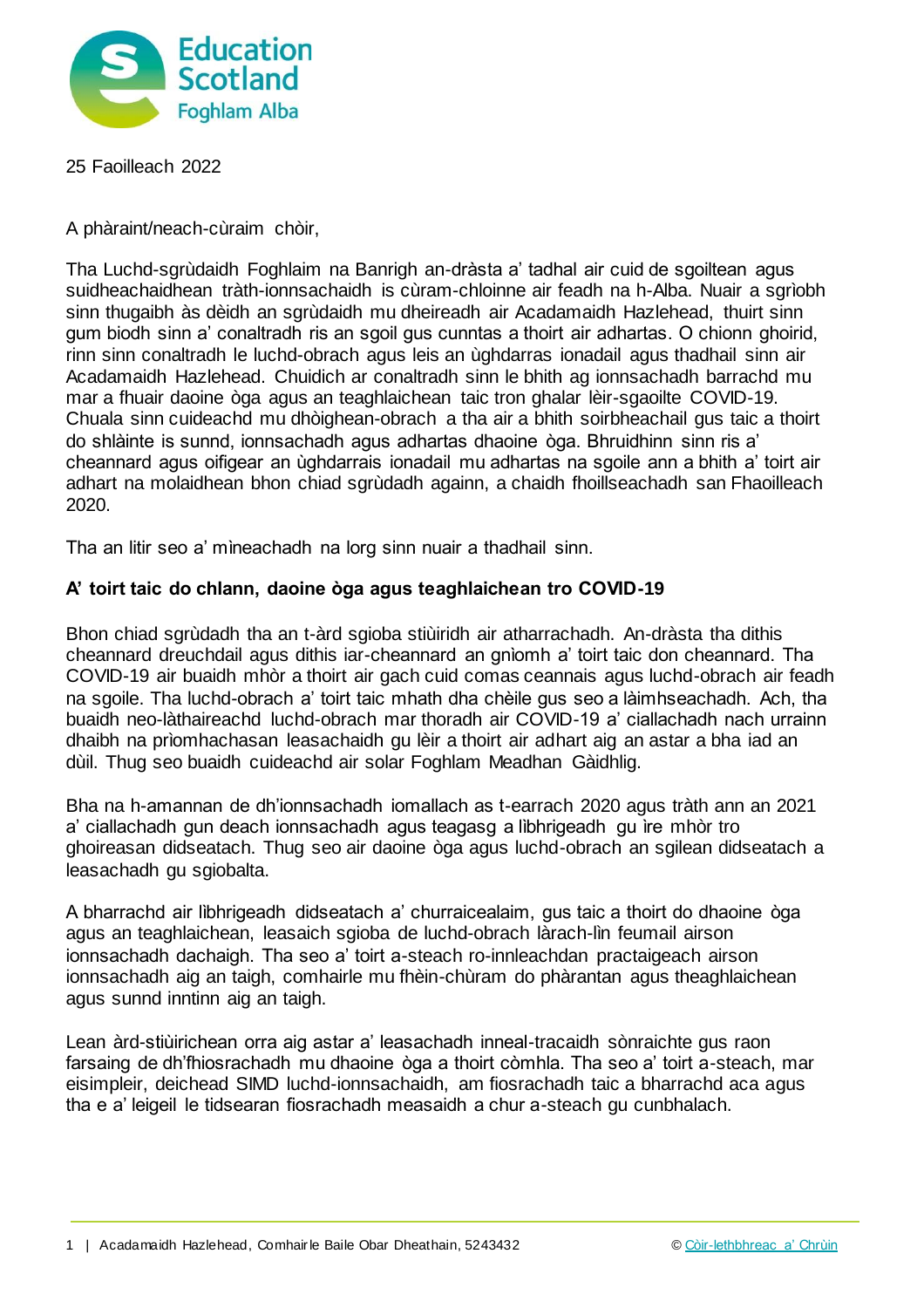

## **Adhartas le molaidhean bhon chiad sgrùdadh**

Tha cha mhòr a h-uile neach òg a-nis a' fàgail Acadamaidh Hazlehead le duais litearrachd aig ìre SCQF 4 no nas fheàrr. Ann an 2019 agus 2020, fhuair cha mhòr a h-uile neach-fàgail duais àireamhachd aig ìre SCQF 4 no nas fheàrr. Tha a' mhòr-chuid de dhaoine òga a-nis a' fàgail le duais litearrachd aig ìre SCQF 5 no nas fheàrr agus tha a' mhòr-chuid a-nis a' fàgail le duais àireamhachd aig an aon ìre.

Ged a tha coileanadh iomlan dhaoine òga ann an ÀS4 air a dhol am feabhas, tha coileanadh dhaoine òga ann an ÀS5 agus ÀS6 gu cunbhalach nas ìsle na sgoiltean coimeasach air feadh na h-Alba. Tha sinn air comhairle a thoirt do àrd-stiùirichean gum feum ceannardan cuspair agus tidsearan barrachd aire a thoirt air leasachadh càileachd ionnsachaidh agus teagaisg, agus air a bhith a' dùileachadh coileanadh nas fheàrr bho dhaoine òga. Gu cunbhalach, bidh cha mhòr a h-uile neach òg a tha a' fàgail Acadamaidh Hazlehead a' dol gu ceann-uidhe adhartach, agus ann an 2020 bha an àireamh sa cheud de dhaoine òga bho ÀS4 a' fàgail airson ceann-uidhe adhartach gu math nas àirde na sgoiltean coimeasach air feadh na h-Alba.

Chan eil plana leasachaidh na sgoile fhathast a' cuimseachadh gu leòr air na tha a dhìth bho luchd-obrach gus dèanamh cinnteach gum faigh daoine òga eòlasan foghlaim de dh'àrdinbhe ann am Foghlam Meadhan Beurla agus na Gàidhlig. Bu chòir do àrd-stiùirichean, còmhla ri luchd-ùidh, a-nis obair còmhla gus a bhith nas soilleire mu dè a nì an t-eadardhealachadh as motha ann a bhith a' leasachadh coileanadh agus buileachadh gach neach òig. Bu chòir dhaibh an uair sin plana a leasachadh gus sùil a chumail air an adhartas a tha ga dhèanamh.

Tha luchd-obrach air cuid de dh'atharrachaidhean a dhèanamh air cùrsaichean agus prògraman a tha air an tabhann aig ceann shuas na sgoile. Tha seo a' leasachadh nan roghainnean airson daoine òga. Tha sinn air iarraidh air àrd-stiùirichean beachdachadh air a bhith ag obair nas dlùithe le com-pàirtichean no buidhnean eile gus na roghainnean curraicealaim a leudachadh. Tha seo a' toirt a-steach dèanamh cinnteach gu bheil roghainnean air an tabhann aig an ìre cheart gus leigeil le daoine òga an ìre as àirde de theisteanasan as urrainn dhaibh coileanadh.

Tha faireachdainn deimhinneach agus gnothaicheil anns a' mhòr-chuid de chlasaichean. Ann am beagan leasanan, tha daoine òga air am brosnachadh agus gu mòr an sàs anns an ionnsachadh. Tha cothrom ann fhathast gnìomhan agus obair a thoirt seachad a tha a rèir feumalachdan dhaoine òga.

Tha tidsearan air obrachadh gu math gus na dòighean anns am bi iad a' toirt fios air ais do dhaoine òga mun ionnsachadh aca a leasachadh. Tha seo a' toirt a-steach a bhith a' cleachdadh dhòighean didseatach, agus beachdan sgrìobhte is labhairteach, air an dealbhadh gu sònraichte airson daoine òga a chuideachadh gus faighinn a-mach dè a dh'fheumas iad a dhèanamh gus an cuid ionnsachaidh a leasachadh. Tha seo ag obair nas fheàrr do dhaoine òga aig ceann shuas na sgoile. Tha tidsearan a' leantainn air adhart a' leasachadh càileachd fios-air-ais do dhaoine òga ann an ÀS1 gu ÀS3.

Tha luchd-obrach aig ìrean tràtha de phlanaichean gus leasachaidhean a thoirt air adhart air Foghlam Meadhan Gàidhlig. Air sgàth atharrachaidhean san sgioba-obrach bha an sgoil às